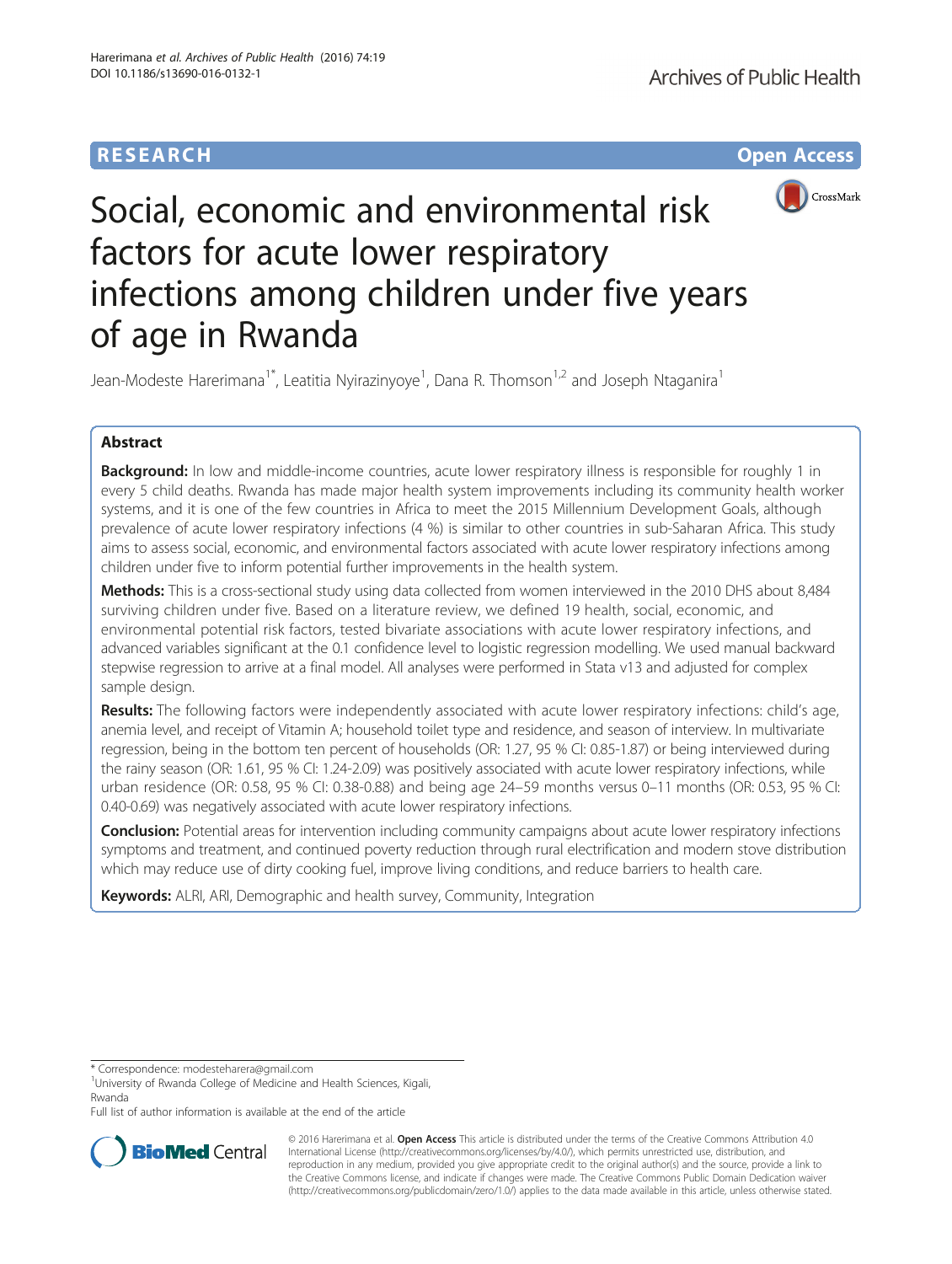## Background

Acute respiratory infections are a leading cause of mortality among children under five years of age [\[1](#page-6-0)]. In low and middle-income countries, 6.9 million children died in 2011 and about one in five of these deaths was caused by an acute lower respiratory infection (ALRI) [\[2\]](#page-6-0). ALRI is characterized by cough accompanied by short, rapid breathing that is chest-related, and is commonly linked to death through co-morbidities with other childhood illnesses [[3](#page-6-0)]. Ninety-seven percent of ALRI cases occur in the developing world with seventy percent of those cases occurring in south Asia and sub-Saharan Africa alone [[2\]](#page-6-0).

The most common communicable diseases in Rwanda are malaria, ALRI, HIV and AIDS, diarrhoeal diseases and tuberculosis [[4\]](#page-6-0). In low-resource settings, prevalence of ALRI and other risk factors of child mortality are linked to community and household socioeconomic factors, access to health care, and weather among which housing, nutrition, and indoor air quality stand out [[5\]](#page-6-0). In 2010, four percent of children under-five in Rwanda had symptoms of ALRI in the previous two weeks, which is similar with other countries in sub-Saharan Africa [[6](#page-6-0)].

Interventions such as promotion of health service utilization and integrated management of childhood illnesses in Rwanda have contributed to improved child health outcomes in recent years [\[7](#page-6-0), [8](#page-6-0)]. Rwanda is one of the few countries in Africa to meet Millennium Development Goal (MDG) 4, the reduction of child mortality; between 2005 and 2010, under-five mortality declined from 152 to 76 deaths per 1,000 live births [[6\]](#page-6-0). Furthermore, close to three-quarters of the population in Rwanda lives within five kilometres of a health facility, 77 % of individuals report not having a geographical barrier to health services, 90 % of children between 12 and 23 months are fully immunised against preventable disease including haemophilus influenza type b, and the rate of access to nationalized health insurance has increased to 78 % [[6\]](#page-6-0).

The Rwanda health system is a three-tiered system, with central (teaching hospitals), intermediate (district hospitals), and operational (heath center) levels. An additional level of community health workers help to identify and refer sick individuals to the health system, providing opportunities within the health system to respond to socioeconomic and contextual risk factors as well as medical risk factors for ALRI. In Rwanda, acute lower respiratory infections are managed at health facilities and through community case management.

In spite of health improvements, in 2010 Rwanda was still classified among the countries in the world with high early childhood mortality, 44 % of children under five suffered from chronic malnutrition, and 26 % of the population did not have access to an improved drinking water source [\[6\]](#page-6-0). This study identifies social, economic, and weather risk factors for ALRI among children under five to further inform child health programs in communities.

### **Methods**

This is a secondary data analysis of the 2010 Rwanda Demographic and Health Survey (RDHS). The 2010 RDHS was a national representative survey of 12,540 households chosen through multi-stage cluster sampling. Of the 13,790 women age 15 to 49 who were eligible to be interviewed, 13,671 (99.1 %) completed an interview. Oral interviews were conducted by trained interviewers at respondents' homes, and their responses were recorded on paper questionnaires. Women were asked questions about all of their biological children under age five, including questions about acute lower respiratory infections symptoms experienced in the last two weeks. Women reported 8,484 surviving children under age five years. Anthropometry (height, weight) and blood samples were measured on children who stayed in the household on the night before the interview. Therefore, to assess the prevalence of ALRI, mothers were asked if their children under five had been ill with a cough in the two weeks preceding the survey accompanied by short and rapid breathing that was chest related. After excluding six children whose mother's gave incomplete responses, the analysis included 8,478 children under five. The outcome, suffering from ALRI, was modeled as a binary variable. A literature search in Hinari, Google Scholar, and PubMed was performed to identify child, parent, household, and community factors associated with ALRI, and summarized in a conceptual framework (Fig. [1](#page-2-0)). Using this, we generated 19 variables for inclusion in this analysis.

Child factors included: age modeled as 0–11 months, 12–23 month, and 24–59 months; sex; underweight defined as being less than –2 standard deviations from the international reference population [\[9](#page-6-0)]; receipt of Bacillus Calmette–Guérin (BCG) vaccine; receipt of drugs for intestinal parasites in the last 6 months; anemia status categorized as not anemic (above 10.9 g/dl), mild or moderate anemia (7.0-10.0 g/dl), severe anemia (below 7.0 g/dl), and not-measured; receipt of vitamin A in the last 6 months. Vitamin A is routinely distributed to children age 6–59 months twice-yearly at 'mothers and child health week' events which are advertised through campaigns.

Parent factors included: mother's age group, mother's employment status, and whether either mother or father had completed secondary school. Household and community factors included whether the household was in the bottom 10 % (calculated from the DHS household wealth factor score); whether the household uses improved cooking fuel (electricity, liquid petroleum gas, natural gas, biogas, kerosene, coal, lignite, charcoal) or unimproved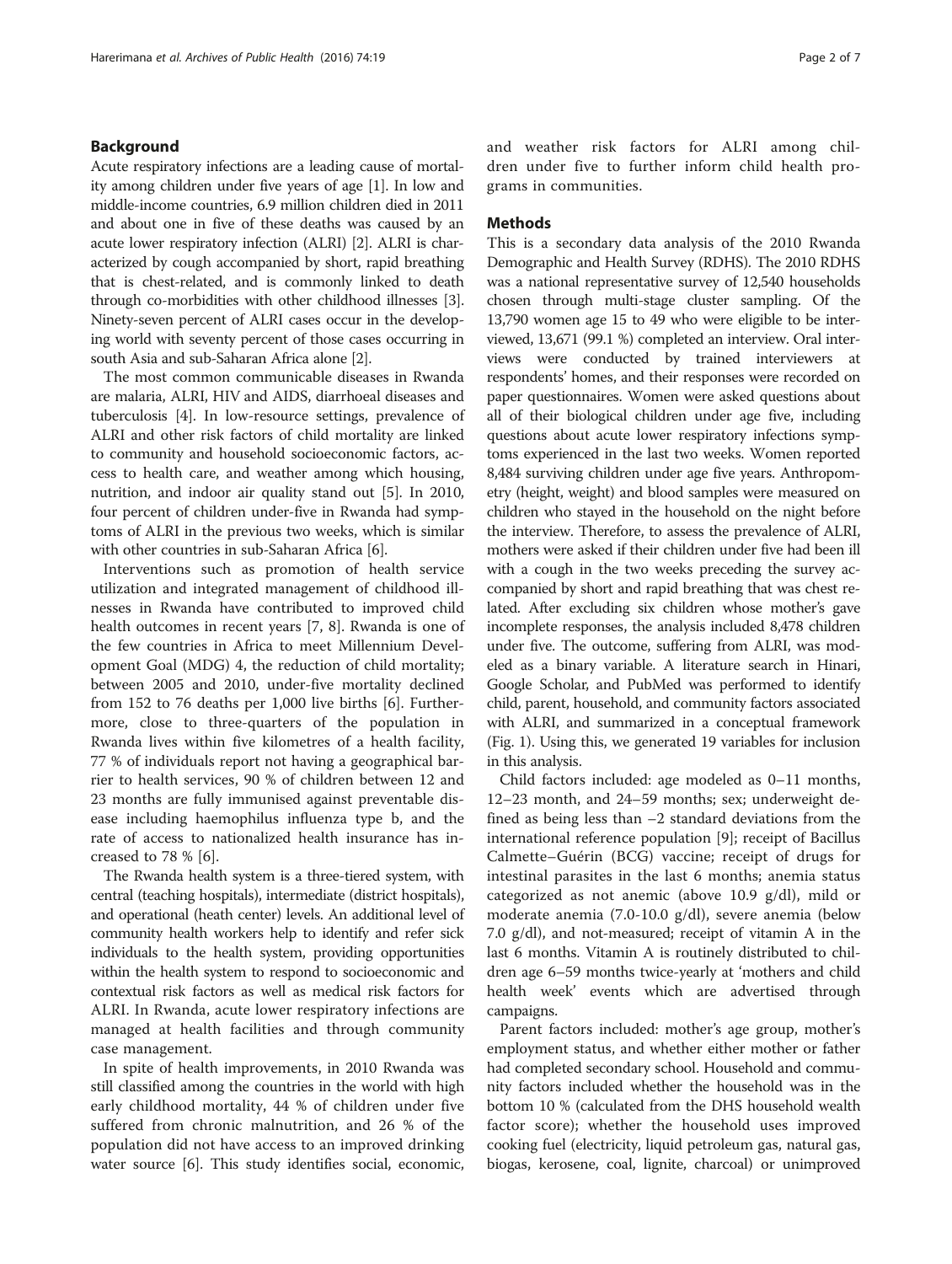<span id="page-2-0"></span>

cooking fuel (wood, animal dung, straw/shrubs/grass), whether the household has an improved water source (piped into dwelling, piped to yard/plot, public tap/standpipe, tube well or borehole, protected well, protected spring, bottled water) and whether the household has an improved toilet (flush to piped sewer system, flush to septic tank, flush to pit latrine, ventilated improved pit latrine, pit latrine with slab, composting toilet). The season of interview was defined as rainy (March-May, September-November) and dry (June-August, December-February) season, and residence (urban or rural) was defined in the RDHS.

The analysis was done in two steps; the first step was a bivariate analysis between each covariate and the outcome. We generated percentages and performed chi-square tests comparing children who did and did not suffer from acute lower respiratory infections. Variables associated with ALRI at  $p < 0.1$  were kept for multivariable modeling. Two interaction terms were created for bottom 10 % and place of residence, and bottom 10 % and season, and we tested whether these interactions changed the relationship of residence or season with ALRI by more than 10 %. Since there was no evidence of effect modification by low wealth, the interaction terms were dropped from the analysis. None of the covariates were collinear (Pearson's correlation coefficient  $r > 0.7$ ).

In the second step, manual backward stepwise logistic regression was employed to identify factors that were significantly associated with ALRI at  $p < 0.05$ . Type of cooking fuel and bottom 10 % were included in all models because they were key risk factors identified in the conceptual framework. Odds ratios and 95 % confidence intervals are presented for the full model and a reduce model of variables remaining after backward stepwise regression. The analysis was performed in Stata version 13 using survey commands to adjust for sampling weights, clustering, and stratification [[10\]](#page-6-0).

## Results

The prevalence of ALRI in the two weeks preceding the survey was 4 % (Table [1](#page-3-0)). The following factors were associated with ALRI at  $p < 0.1$  in the bivariate analysis: child's age, child's level of anemia, child's receipt of Vitamin A, toilet type, place of residence, and season of interview. ALRI was particularly high among children suffering from severe anemia (14.6 %), children less than two years (0–11 months: 5.2 %; 12–23 months: 5.1 %), children living in urban areas (5.2 %) and children who did not receive vitamin A in the last six months (4.9 %).

After adjusting for other covariates in the multivariate regression (Table [2\)](#page-5-0), children belonging to households in the bottom 10 % had 1.27 times the odds (95 % CI: 0.85- 1.87) of ALRI than children living in better off households, and children of mothers interviewed during the rainy season had 1.61 the odds of ALRI (95 % CI: 1.24- 2.09) than the dry season. The following factors were protective against ALRI: living in urban versus rural areas (OR: 0.58, 95 % CI: 0.38-0.88), and being age 24–59 months compare to 0–11 months (OR: 0.53, 95 % CI: 0.40-0.69).

## **Discussion**

This analysis identified several socioeconomic and weather risk factors for acute lower respiratory infections in Rwanda. The findings revealed that rainy season is associated with acute lower respiratory infections which is consistent with studies in other similar countries [\[11](#page-6-0)]. There are both biological and social reasons that acute lower respiratory pathogens differ across geographic and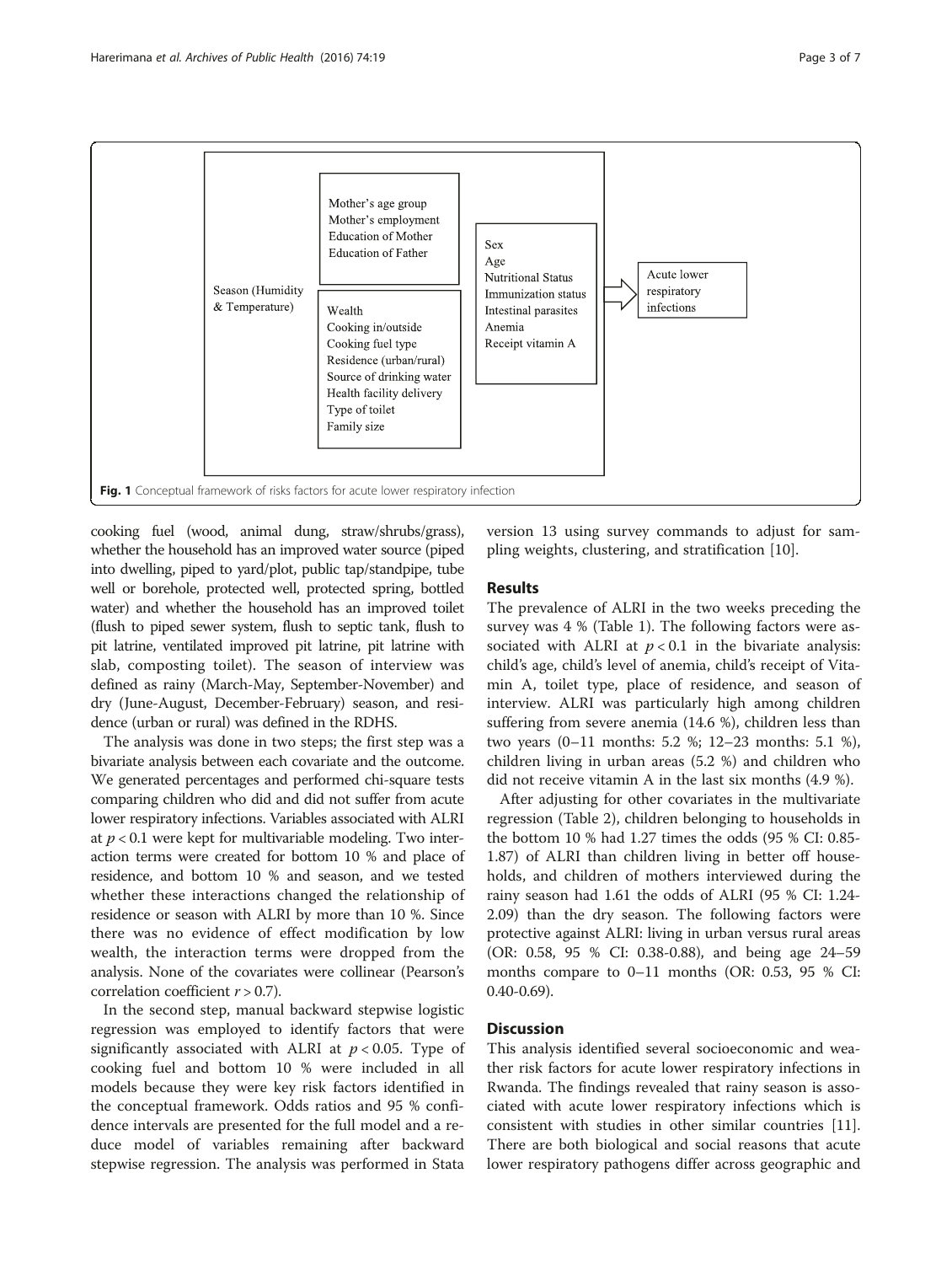| Name of Variable                                 | Children in study<br>Number | Children suffering from<br>ALRI in last two weeks<br>Number (Percent) | Chi-squared<br>$p$ -value |
|--------------------------------------------------|-----------------------------|-----------------------------------------------------------------------|---------------------------|
|                                                  |                             |                                                                       |                           |
| Child age                                        |                             | 82 (5.2)                                                              |                           |
| 0-11 months                                      | 1,573                       |                                                                       |                           |
| 12-23 months                                     | 1,615                       | 82 (5.1)                                                              |                           |
| 24-59 months                                     | 5, 411                      | 157 (2.9)                                                             |                           |
| Child sex                                        |                             |                                                                       | 0.104                     |
| Boy                                              | 4,361                       | 179 (4.1)                                                             |                           |
| Girl                                             | 4,238                       | 144(3.4)                                                              |                           |
| Child underweight <sup>a</sup>                   |                             |                                                                       | 0.991                     |
| No                                               | 3,648                       | 139 (3.8)                                                             |                           |
| Yes                                              | 467                         | 18(3.8)                                                               |                           |
| Not measured                                     | 4,424                       | 164(3.7)                                                              |                           |
| Child received BCG                               |                             |                                                                       | 0.109                     |
| No                                               | 94                          | 1(0.9)                                                                |                           |
| Yes                                              | 8,503                       | 323 (3.8)                                                             |                           |
| Child received intestinal drugs in last 6 months |                             |                                                                       | 0.119                     |
| No                                               | 94                          | 4(4.4)                                                                |                           |
| Yes                                              | 8,503                       | 306 (3.6)                                                             |                           |
| Anemia level <sup>a</sup>                        |                             |                                                                       | 0.083                     |
| Not anemic                                       | 2,316                       | 74 (3.2)                                                              |                           |
| Mild or moderate                                 | 1,441                       | 60(4.2)                                                               |                           |
| Severe                                           | $17\,$                      | 2(14.6)                                                               |                           |
| Not measured                                     | 4,424                       | 164(3.7)                                                              |                           |
| Child received vitamin A in last 6 months        |                             |                                                                       | 0.040                     |
| No                                               | 1,109                       | 54 (4.9)                                                              |                           |
| Yes                                              | 7,484                       | 269 (3.6)                                                             |                           |
| Child delivered at a health facility             |                             |                                                                       | 0.326                     |
| No                                               | 2,625                       | 89 (3.4)                                                              |                           |
| Yes                                              | 5,969                       | 233 (3.9)                                                             |                           |
| PARENT                                           |                             |                                                                       |                           |
| Mother current age                               |                             |                                                                       | 0.178                     |
| $<$ 21 years                                     | 273                         | 14(5.3)                                                               |                           |
| $21 + years$                                     | 8,326                       | 308 (3.7)                                                             |                           |
| Mother employment status                         |                             |                                                                       | 0.225                     |
| Not working or self-employed agriculture         | 7,488                       | 269 (3.6)                                                             |                           |
| Working                                          | 1,100                       | 50 $(4.6)$                                                            |                           |
| Mother education level                           |                             |                                                                       | 0.210                     |
| Less than secondary                              | 7,837                       | 282 (3.6)                                                             |                           |
| Secondary or high                                | 762                         | 37 (4.9)                                                              |                           |
| Partner education level <sup>a</sup>             |                             |                                                                       | 0.406                     |
| Less than secondary                              | 7,155                       | 257 (3.6)                                                             |                           |
| Secondary or higher                              | 882                         | 40 (4.4)                                                              |                           |

<span id="page-3-0"></span>**Table 1** Bivariate analysis of factors associated with acute lower respiratory infection among children under five in Rwanda, RDHS 2010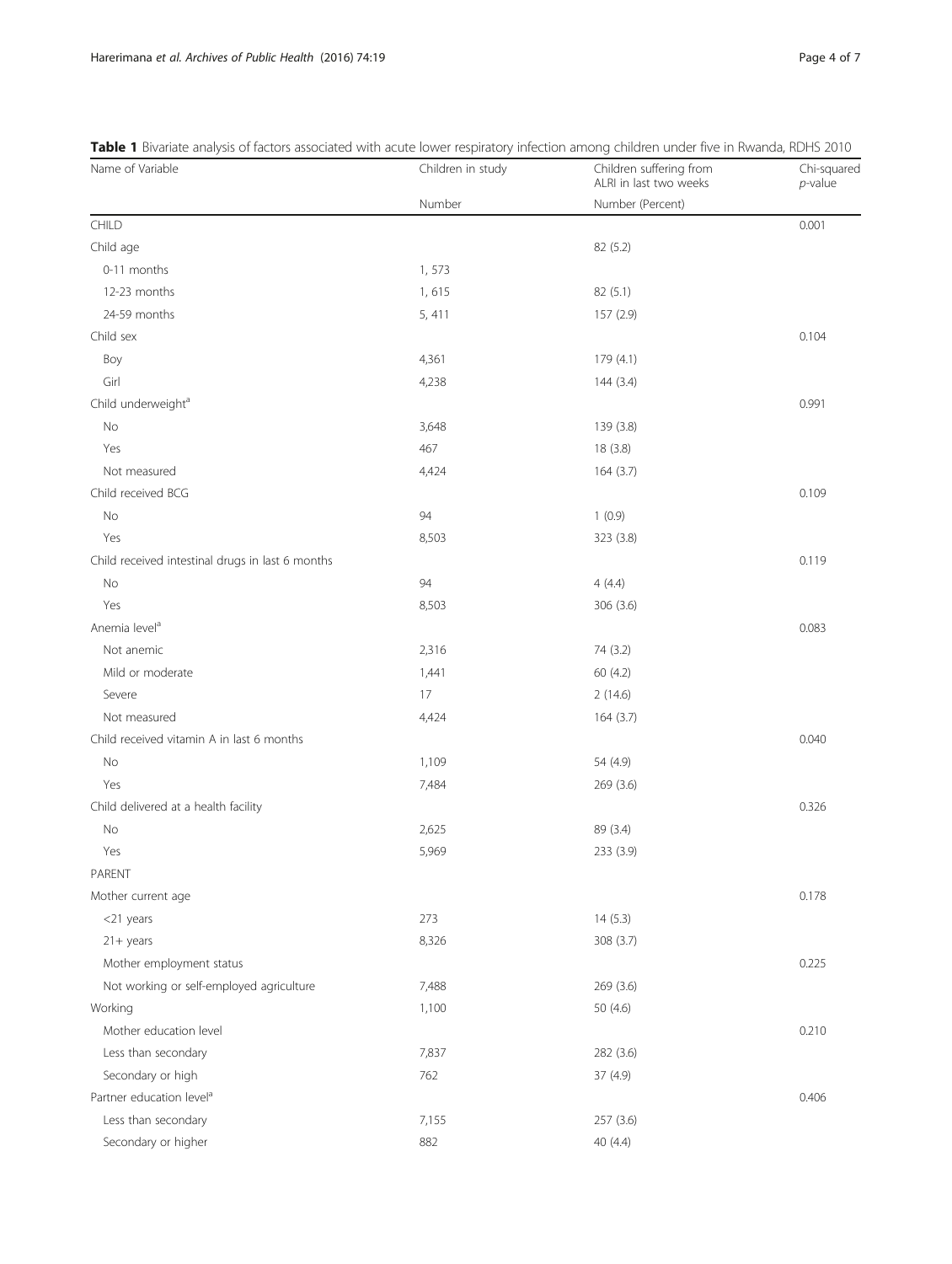| HOUSEHOLD                             |       |           | 0.109 |
|---------------------------------------|-------|-----------|-------|
| Bottom 10 % (wealth score)            |       |           |       |
| No                                    | 7,737 | 278 (3.6) |       |
| Yes                                   | 862   | 42 (4.9)  |       |
| Cooking fuel type <sup>a</sup>        |       |           | 0.417 |
| Unimproved                            | 7,761 | 279 (3.6) |       |
| Improved                              | 743   | 33 (4.5)  |       |
| Residence                             |       |           | 0.064 |
| Rural                                 | 7,566 | 272 (3.6) |       |
| Urban                                 | 1,033 | 54 (5.2)  |       |
| Household size                        |       |           | 0.195 |
| >5 members                            | 3,796 | 152 (4.0) |       |
| $<=5$ members                         | 4,803 | 168 (3.5) |       |
| Source of drinking water <sup>a</sup> |       |           | 0.322 |
| Unimproved                            | 2,423 | 99 (4.1)  |       |
| Improved <sup>b</sup>                 | 6,088 | 213 (3.5) |       |
| Improved toilet <sup>a</sup>          |       |           | 0.058 |
| Unimproved                            | 2,308 | 101(4.4)  |       |
| Improved <sup>c</sup>                 | 6,200 | 217(3.5)  |       |
| Season                                |       |           | 0.001 |
| Dry                                   | 4,837 | 144(3.0)  |       |
| Rainy                                 | 3,762 | 177(4.7)  |       |

Table 1 Bivariate analysis of factors associated with acute lower respiratory infection among children under five in Rwanda, RDHS 2010 (Continued)

<sup>a</sup>Missing observations

b<sub>includes:</sub> piped water, piped into dwelling, piped to yard/plot, public tap/standpipe, tube well or borehole, protected well, protected spring, bottled water<br>Sincludes: ventilated improved pit latring ait latring with sl <sup>c</sup>Includes: ventilated improved pit latrine, pit latrine with slab

climate zones. Studies from temperate and tropical regions found that temperature and humidity can explain influenza seasonality by diminishing the host immunity through, for example, the inhalation of cold air which causes vasoconstriction and reduction of blood flow while dry conditions, on the other hand, can reduce mucociliary clearance [[12](#page-6-0), [13\]](#page-6-0). Social reasons that link ALRI and geography are that many households in tropical regions face crowding due to low income; crowding becomes more problematic during heavy rain which forces people to stay inside and can increase exposure to ALRI [[5\]](#page-6-0). Low income can have a similar effect on ALRI in colder regions where winter conditions cause people to stay inside with poor ventilation [\[14, 15\]](#page-6-0).

Given the greater environmental and social risks for acute lower respiratory infections during the rainy season, campaigns via public radio, television, and community dramatization should describe these risks to the public, and encourage households to ventilate homes and seek treatment for respiratory illness. The Rwanda Environment Management Authority has been producing dramafilm sketches on Rwanda broadcast television for years tackling different aspects of sustainable development and environment protection [\[16\]](#page-6-0). Use of film sketches like these to raise community awareness about respiratory diseases before and during the rainy season would be an example of creative solutions that leverage existing resources.

This study found that children living in poor economic conditions are more likely to suffer from acute lower respiratory infections than children living in better off households. This finding is common around the world [[17\]](#page-6-0). Globally, poor living conditions present risk factors for illness and are associated with inadequate utilization of primary health care [[18\]](#page-6-0). In Rwanda, the Government has tried to overcome typical barriers to health care among the poor through a national low-cost health insurance scheme which is very popular, and communitybased case management of childhood illness targetting children under five [[19](#page-6-0)], still children from poor households face a problem of healthcare utilization [\[20\]](#page-6-0). Thus, broad rural poverty reduction and social protection strategies are likely needed still. The Second Economic Development and Poverty Reduction Strategy for 2013–2018 aims to implement Rwanda's ambitious Vision 2020 plan, to move the nation from low-income to middle-income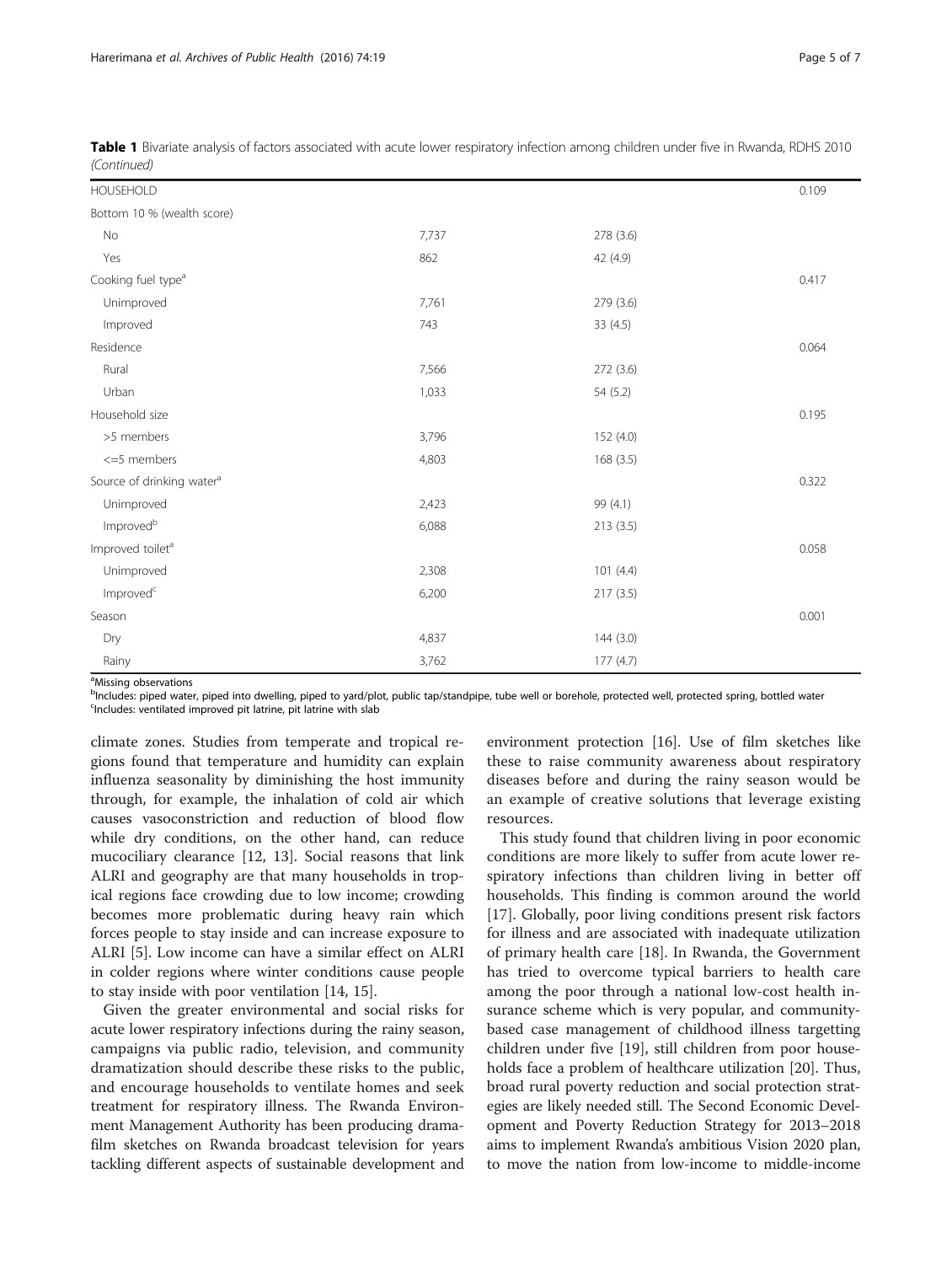<span id="page-5-0"></span>Table 2 Multivariate logistic regression model of acute lower respiratory infection among children under five in Rwanda, RDHS 2010

| Variable                                     | AOR (95 % CI)                 | AOR (95 % CI)          |  |
|----------------------------------------------|-------------------------------|------------------------|--|
|                                              | Full model                    | Reduced Model          |  |
| Cooking fuel type                            |                               |                        |  |
| Not improved                                 | ref                           | ref                    |  |
| Improved                                     | $0.89(0.51-1.54)$             | $0.93$ $(0.55 - 1.58)$ |  |
| Bottom 10 % (wealth score)                   |                               |                        |  |
| Not bottom 10 %                              | ref                           | ref                    |  |
| Bottom 10 %                                  | $1.01(0.65-1.58)$             | 1.27 (0.85-1.87)       |  |
| Child age                                    |                               |                        |  |
| 0-11 months                                  | ref                           | ref                    |  |
| 12-23 months                                 | $0.96$ $(0.65 - 1.42)$        | $0.93(0.67-1.31)$      |  |
| 24-59 months                                 | $0.54(0.39-0.77)$             | $0.53$ $(0.40 - 0.69)$ |  |
| Anemia level                                 |                               |                        |  |
| Not anemic                                   | ref                           |                        |  |
| Mild or moderate                             | $1.11(0.78-1.57)$             |                        |  |
| Severe                                       | 3.49 (0.68-17.90)             |                        |  |
| Not measured                                 | 1.06 (0.79-1.43)              |                        |  |
| Child received vitamin A<br>in last 6 months |                               |                        |  |
| No                                           | ref                           |                        |  |
| Yes                                          | 1.03 (0.69-1.52)              |                        |  |
| Residence place                              |                               |                        |  |
| Rural                                        | ref                           | ref                    |  |
| Urban                                        | $0.50$ $(0.33 - 0.75 - 2.87)$ | $0.58(0.38-0.88)$      |  |
| Improved toilet                              |                               |                        |  |
| Unimproved                                   | ref                           |                        |  |
| Improved                                     | $0.82$ $(0.62 - 1.12)$        |                        |  |
| Dry rainy season                             |                               |                        |  |
| Dry season                                   | ref                           | ref                    |  |
| Rainy season                                 | 1.59 (1.20-2.09)              | 1.61 (1.24-2.09)       |  |

CI confidence interval, AOR adjusted odds ratio, ref reference

status [[21](#page-6-0)]. The strategy includes reducing poverty to below 30 % through national electrification programs and shifting cooking practices to modern biomass fuels, restructuring the economy to focus on services and industry, and implementing strong environmental protection and restoration inititives that could create jobs in rural areas.

The following factors were protective against acute lower respiratory infections. First, children between 24–59 months of age had a lower risk of ALRI than children age 0–11 months which is likely because children build their immunity systems over time enabling them to fight off infectious agents from the environment [[22\]](#page-6-0). Second, urban residence was also protective against acute lower respiratory infections. Rwanda's urban population is expected to

increase substantially from 17 % in 2012 to 30 % in 2032 [[4\]](#page-6-0). While Rwanda's government closely monitors air pollution, and prioritizes modern transportation, renewable energy and environmental protection in its development strategies, it is wise for future studies to monitor links between urbanity, air pollution, and ALRI in Rwanda as urban air pollution is a key risk factor for ALRI in other similar settings [[23](#page-6-0)]. Type of cooking fuel was not associated with ALRI in either the bivariate or multivariate analysis. This is contrary to a number of other studies which show a strong association between ALRI and unimproved cooking fuel [\[24](#page-6-0)–[26](#page-6-0)] due to poor ventilation [\[27, 28](#page-6-0)]. The assumption of this null result was a statistical artefact because 98 % of household used unimproved cooking fuel and there was lack of statistical variability. The fact that the vast majority of households still cook with unimproved fuel, which is a major known risk factor for acute lower respiratory infections, should be addressed. Lack of wealth, particularly access to electricity, is a primary barrier to using improved cook stoves [[29\]](#page-6-0).

Two key limitations of this analysis were that we were not able to measure causal effects because the analyses was based on cross-sectional data, and the dataset did not include some socioeconomic variables including duration of cooking, or use of multiple fuels together such as wood and charcoal.

### Conclusion

The study found that environmental and socioeconomic factors were associated with childhood acute lower respiratory infections, and these results point toward potential areas for intervention including community campaigns about acute lower respiratory infections symptoms and treatment of respiratory infection. Rwanda has initiated many strategies to reduce poverty including rural electrification and modern stove distribution which may reduce use of dirty cooking fuel, improve living conditions, and reduce barriers to health care in the future.

#### Abbreviations

ALRI: acute lower respiratory infection; AOR: adjusted odds ratio; CI: confidence interval; RDHS: Rwanda demographic and health survey.

#### Competing interests

We do not have no competing interests.

#### Authors' contributions

JMH conceived and coordinated all study steps. All authors participated in study design, statistical analysis, results interpretation and manuscript section review, and all authors have read and approved the final manuscript.

#### Authors' information

JHM, MPhil candidate at University of Rwanda College of Medicine and Health Sciences

JN, Professor at University of Rwanda College of Medicine and Health Sciences NL, Senior Lecturer at University of Rwanda College of Medicine and Health Sciences

DRT, Research Associate at University of Rwanda College of Medicine and Health Sciences and Research Associate at Harvard Medical School